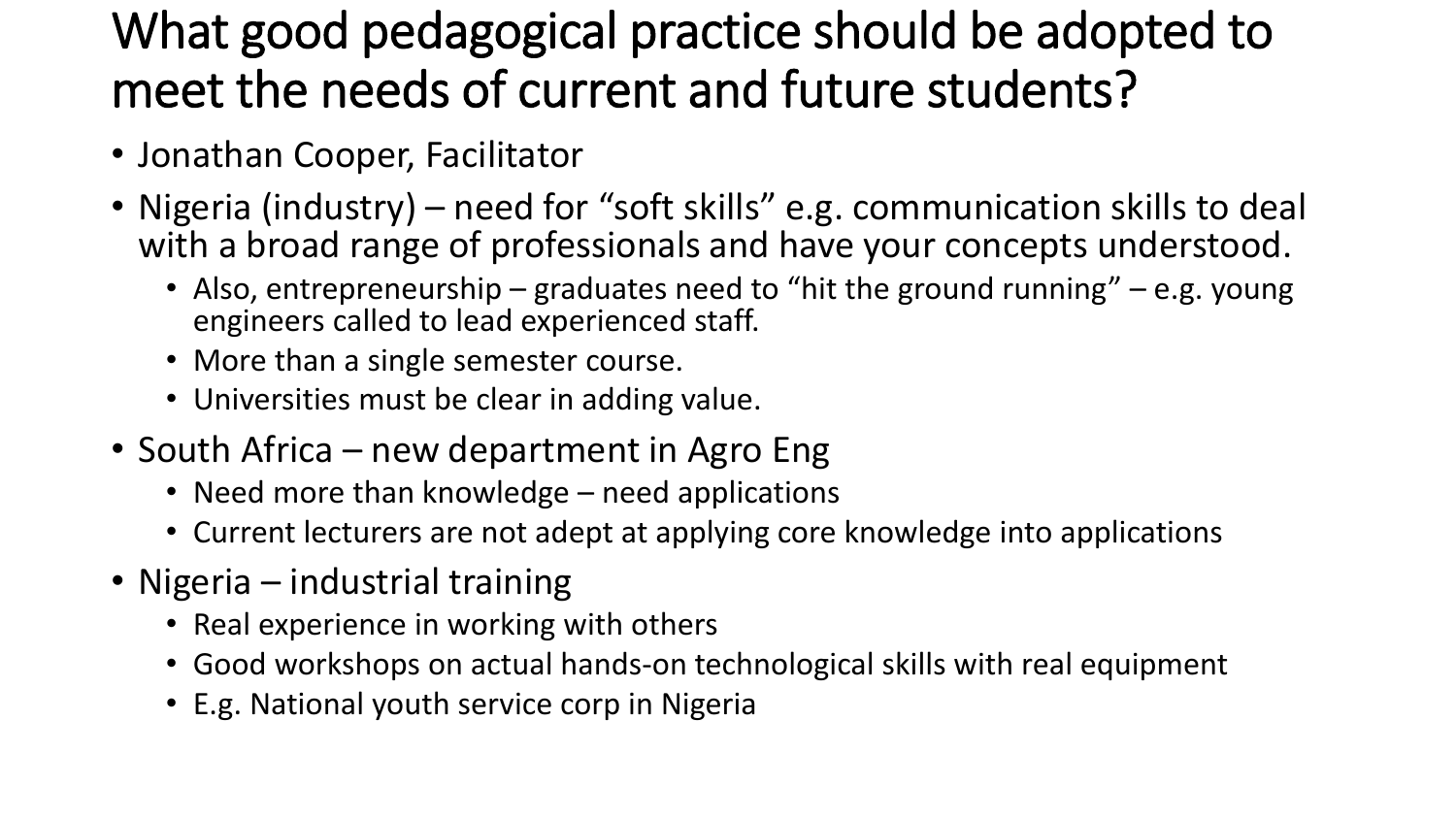## What good pedagogical practice should be adopted to meet the needs of current and future students? P. 2

- Uganda -- More "doing" than classrooms and lengthen practical (industrial) experience
- UK 4 year program with 1 year industrial experience
- Nigeria use holidays to place students in industry
	- Greater direct university-industry collaboration
- Students work experience program
	- International exchange programs with students
- South Africa: Flipped classroom flipped "virtual" classroom in pandemic
	- "sharing" lecturers
	- "Facilitation" of learning practice instead of lecturer
	- There is interest but need to move beyond just talk
	- Technology in pandemic is making things easier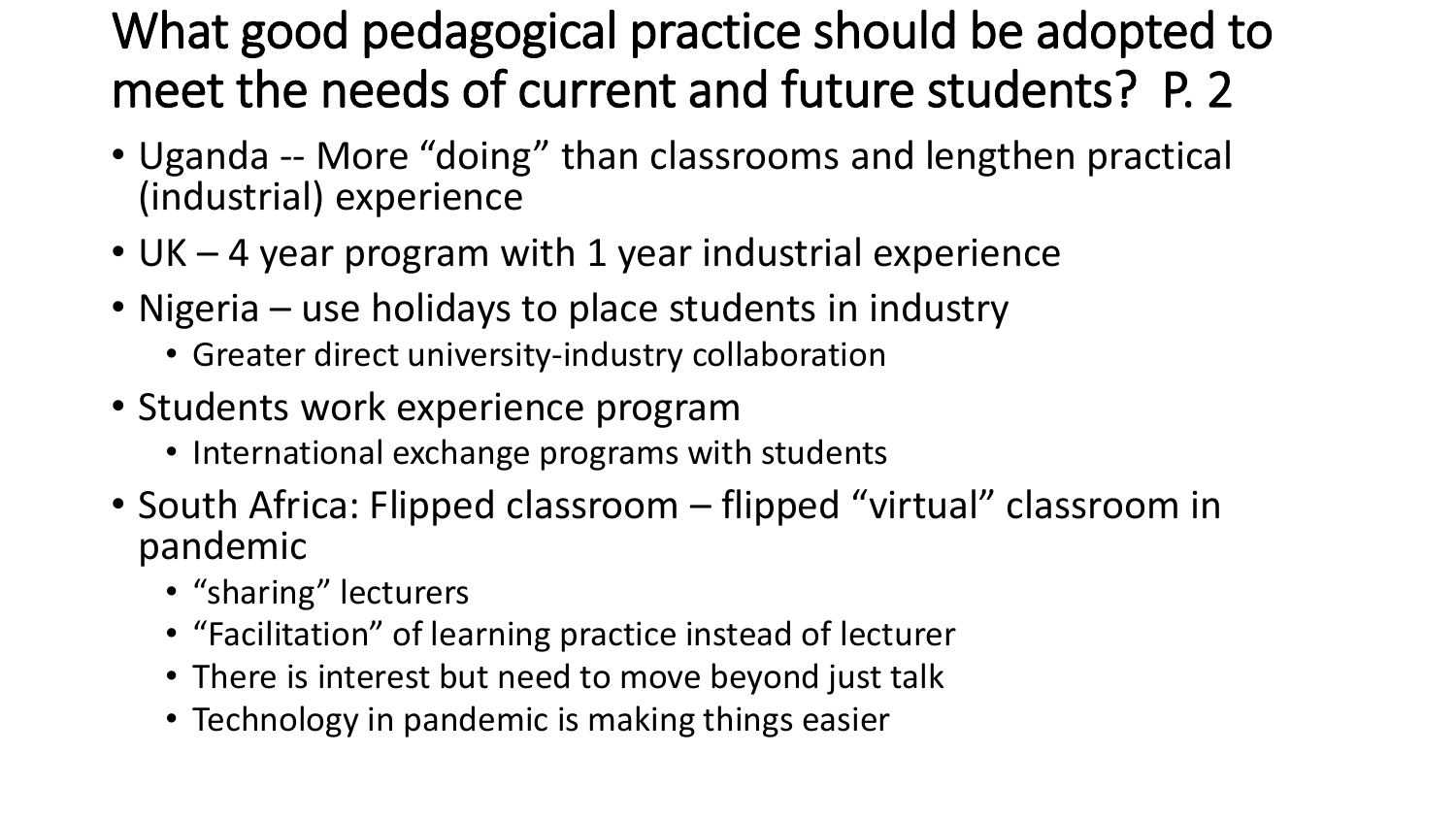What needs to be done to promote engagement and collaboration between Agricultural Engineering degree programmes offered in Africa?

- South Africa: Common first year collaboration with other universities
	- Discussion group and common ground among all universities for the first two years. Shared vision and common goals.
- Promote professional associations in different countries
	- Attend each other's conferences
	- Sabbaticals in different African countries
	- Participate in governance and politics
- Nigeria: Encourage funding of collaboration activities
	- Attitude of "adding value"
- Leverage research collaboration?
	- Africa seems to be more scattered than other regions
	- Frequent (e.g. 6 months) meetings and direct engagements (e.g. this workshop)